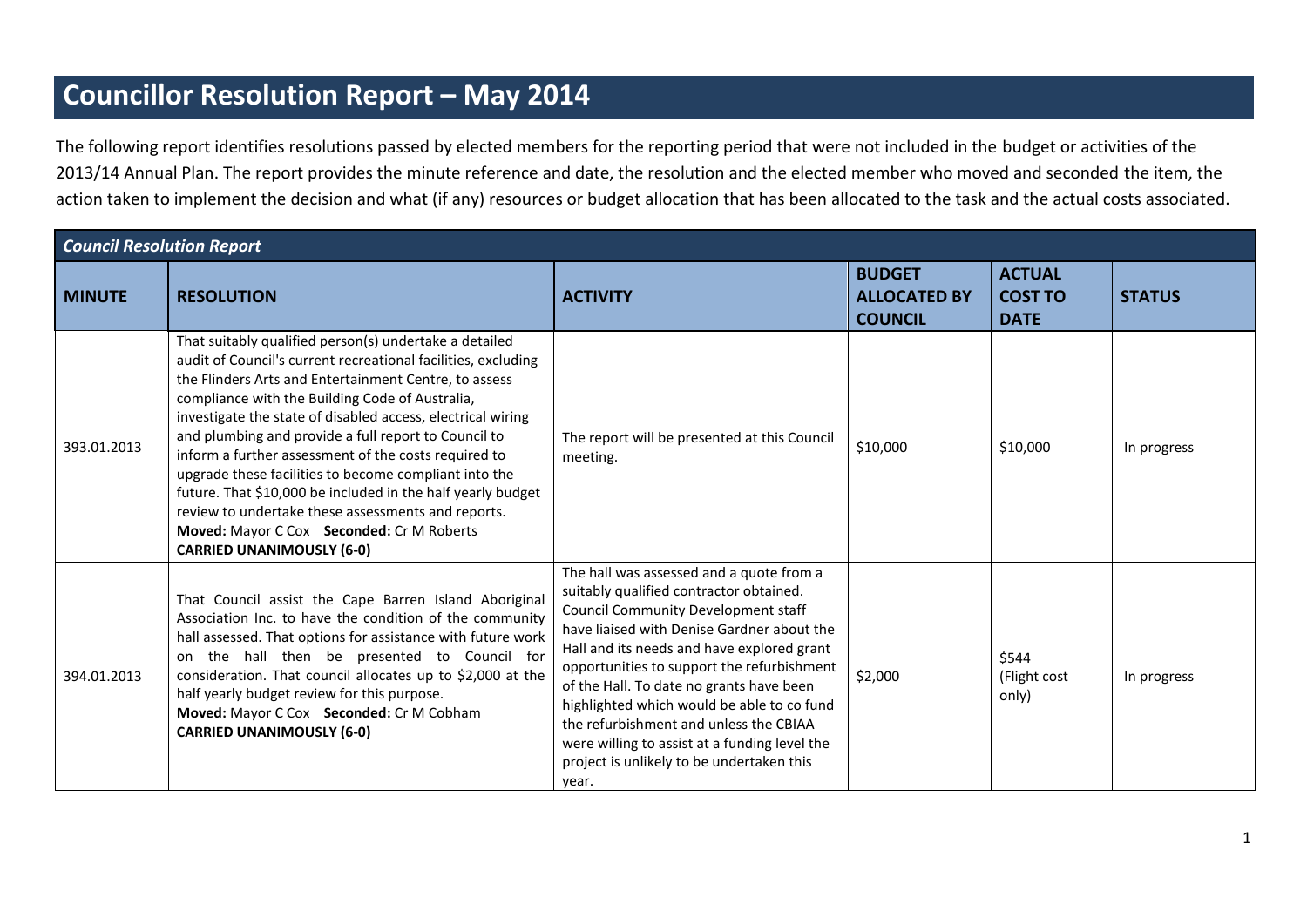| <b>Council Resolution Report</b> |                                                                                                                                                                                                                                                                                                                                                                                                                                                                                                                                                                                                                                               |                                                                                                               |                                                        |                                                |                                                                                                               |
|----------------------------------|-----------------------------------------------------------------------------------------------------------------------------------------------------------------------------------------------------------------------------------------------------------------------------------------------------------------------------------------------------------------------------------------------------------------------------------------------------------------------------------------------------------------------------------------------------------------------------------------------------------------------------------------------|---------------------------------------------------------------------------------------------------------------|--------------------------------------------------------|------------------------------------------------|---------------------------------------------------------------------------------------------------------------|
| <b>MINUTE</b>                    | <b>RESOLUTION</b>                                                                                                                                                                                                                                                                                                                                                                                                                                                                                                                                                                                                                             | <b>ACTIVITY</b>                                                                                               | <b>BUDGET</b><br><b>ALLOCATED BY</b><br><b>COUNCIL</b> | <b>ACTUAL</b><br><b>COST TO</b><br><b>DATE</b> | <b>STATUS</b>                                                                                                 |
| 484.03.2013                      | That Council agrees to the installation of a series of<br>Outdoor Exercise Stations (funded via a \$30,000 grant<br>from Healthy Islands Project) on the land leased by<br>Council and commonly known as the Whitemark<br>Foreshore. Additionally that Council provides "in-kind"<br>support i.e. site works and equipment installation to the<br>value of \$5000. This sum of money to come from<br>Council's Public Open Space fund.<br>Moved: Cr M Cobham<br>Seconded: Cr R Wise<br><b>CARRIED UNANIMOUSLY (7-0)</b>                                                                                                                       | A site plan was agreed at the March<br>meeting of Council and a development<br>application has been prepared. | \$5,000                                                | Staff time.                                    | In progress                                                                                                   |
| 485.03.2013                      | That Council re-directs the sum of \$10,000 from the<br>Whitemark Entry Project to the Whitemark Foreshore<br>Project and that the combined funds of \$20,000 be used<br>to purchase a suitable outdoor barbecue and replace the<br>existing "opera house" structure.<br>Council requests the General Manager seek quotes for the<br>demolition of the existing "Opera House" structure and<br>for the design and construction of a basic shelter and BBQ<br>for the site. These quotes are to be presented to Council<br>for formal consideration.<br>Seconded: Cr G Willis<br><b>Moved: Mayor C Cox</b><br><b>CARRIED UNANIMOUSLY (7-0)</b> | As above.                                                                                                     | \$30,000                                               | Staff time.                                    | In progress                                                                                                   |
| 560.06.2013                      | 1. That Council fund from reserves and to a maximum<br>amount of \$110,000, the work necessary to ensure<br>that the Emita Hall is weather and vermin proof and a<br>safe, useable community facility.<br>2. That Council obtain at least two quotes from builders<br>re the renovation/repair work that is required on the<br>Emita Hall.<br>3. The essential work required, as deemed by Council<br>staff together with the Emita Hall Committee, is as<br>follows :-<br>replace existing roof and guttering<br>a)                                                                                                                          | Quotes on the proposed works are being<br>received and a quantity surveyors report<br>has been provided.      | \$110,000                                              | $$5500 (+ statf)$<br>time)                     | Designs are being<br>finalised and a<br>development<br>application will be<br>forthcoming in the<br>new year. |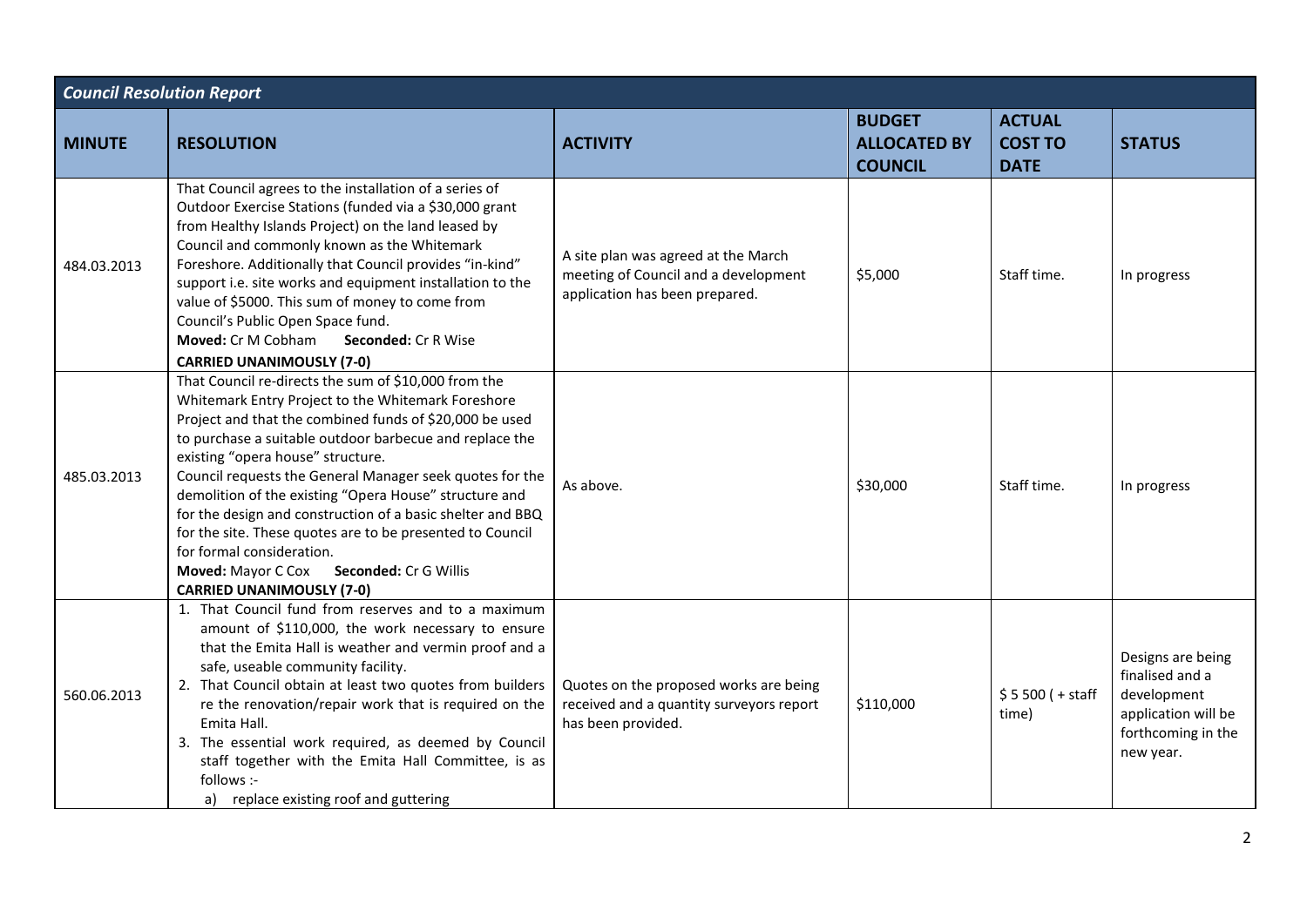| <b>Council Resolution Report</b> |                                                                                                                                                                                                                                                                                                                                                                                                                                                                                                                                                                                                                                                                                                                                                                                             |                                                                                                     |                                                        |                                                |               |
|----------------------------------|---------------------------------------------------------------------------------------------------------------------------------------------------------------------------------------------------------------------------------------------------------------------------------------------------------------------------------------------------------------------------------------------------------------------------------------------------------------------------------------------------------------------------------------------------------------------------------------------------------------------------------------------------------------------------------------------------------------------------------------------------------------------------------------------|-----------------------------------------------------------------------------------------------------|--------------------------------------------------------|------------------------------------------------|---------------|
| <b>MINUTE</b>                    | <b>RESOLUTION</b>                                                                                                                                                                                                                                                                                                                                                                                                                                                                                                                                                                                                                                                                                                                                                                           | <b>ACTIVITY</b>                                                                                     | <b>BUDGET</b><br><b>ALLOCATED BY</b><br><b>COUNCIL</b> | <b>ACTUAL</b><br><b>COST TO</b><br><b>DATE</b> | <b>STATUS</b> |
|                                  | rewire the building as per electricians brief<br>b)<br>ensure that the building is vermin-proof by re-<br>C)<br>cladding the exterior walls<br>provide the toilet facilities with disabled access<br>d)<br>4. Provide the services of Council's OH&S Risk<br>Management Officer to investigate, liaise and<br>undertake the necessary work to enable community<br>volunteers to assist, where practicable, in the work<br>required at the Emita Hall.<br>5. Provide the services of Council's Community<br>Development Staff to seek funding opportunities for<br>the work required to upgrade the Hall's kitchen<br>facilities to at least the minimum standard required<br>for food preparation/serving.<br>Moved: Cr M Cobham Seconded: Cr M Roberts<br><b>CARRIED UNANIMOUSLY (5-0)</b> |                                                                                                     |                                                        |                                                |               |
| 677.10.2013                      | That Council acknowledge the work of community groups<br>and individuals who have to date raised funds towards<br>the purchase of a passenger lifter to be based with Sharp<br>Airlines at Essendon Airport and commits to exploring an<br>in principle ownership and management agreement for<br>the passenger lifter with Sharp Airlines in the coming<br>weeks. Once an in principle agreement has been reached<br>between the parties, a report is to be provided to Council<br>on the agreement and what further funds would be<br>required to finalise the purchase and delivery to the site.<br>Moved: Mayor C Cox<br>Seconded: Cr M Cobham<br><b>CARRIED UNANIMOUSLY (6-0)</b>                                                                                                      | The passenger lifter is now in operation at<br>the Sharp Airlines Terminal, Essendon.               |                                                        |                                                | Complete      |
| 691.11.2013                      | Council directs the General Manager to engage an<br>Engineer with specific experience in footpath design and<br>disabled access to undertake a basic assessment of the<br>existing footpath network in Whitemark and provide a<br>series of recommendations for formal Council                                                                                                                                                                                                                                                                                                                                                                                                                                                                                                              | The General Manager has engaged a<br>consultant with the requisite skills to<br>undertake the task. | \$5000                                                 |                                                | In progress   |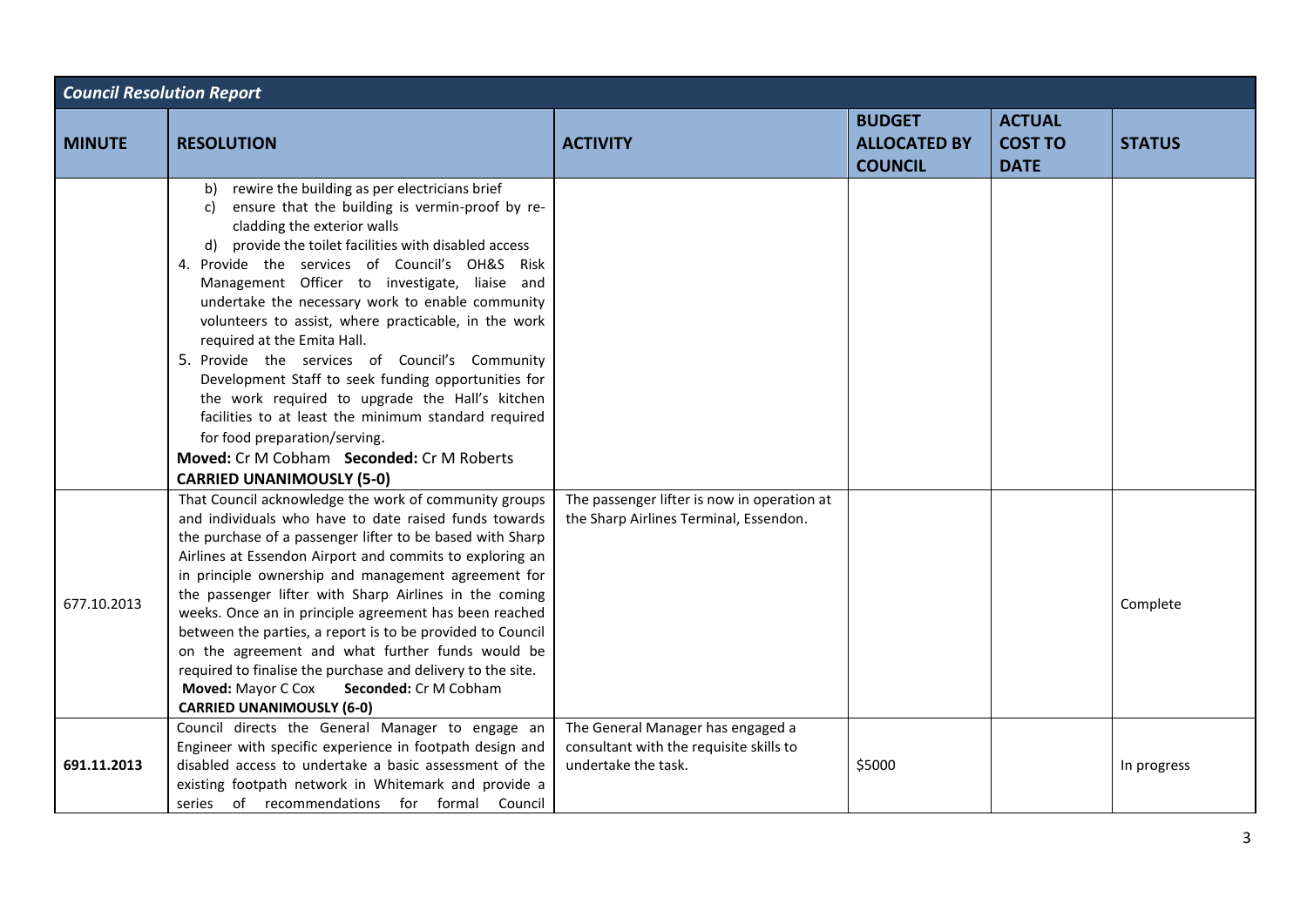| <b>Council Resolution Report</b> |                                                                                                                                                                                                                                                                                                                                                                                                                                                                                                                                                                                                                                                                                                                                                                                                                                                                                                                                                                                                                                                                                                                                                                                                                                                                                              |                                                                                                                                                                                                                                            |                                                        |                                                |               |  |
|----------------------------------|----------------------------------------------------------------------------------------------------------------------------------------------------------------------------------------------------------------------------------------------------------------------------------------------------------------------------------------------------------------------------------------------------------------------------------------------------------------------------------------------------------------------------------------------------------------------------------------------------------------------------------------------------------------------------------------------------------------------------------------------------------------------------------------------------------------------------------------------------------------------------------------------------------------------------------------------------------------------------------------------------------------------------------------------------------------------------------------------------------------------------------------------------------------------------------------------------------------------------------------------------------------------------------------------|--------------------------------------------------------------------------------------------------------------------------------------------------------------------------------------------------------------------------------------------|--------------------------------------------------------|------------------------------------------------|---------------|--|
| <b>MINUTE</b>                    | <b>RESOLUTION</b>                                                                                                                                                                                                                                                                                                                                                                                                                                                                                                                                                                                                                                                                                                                                                                                                                                                                                                                                                                                                                                                                                                                                                                                                                                                                            | <b>ACTIVITY</b>                                                                                                                                                                                                                            | <b>BUDGET</b><br><b>ALLOCATED BY</b><br><b>COUNCIL</b> | <b>ACTUAL</b><br><b>COST TO</b><br><b>DATE</b> | <b>STATUS</b> |  |
|                                  | consideration.<br>Moved: Cr M Roberts<br>Seconded: Cr M Cobham<br><b>CARRIED UNANIMOUSLY (7-0)</b>                                                                                                                                                                                                                                                                                                                                                                                                                                                                                                                                                                                                                                                                                                                                                                                                                                                                                                                                                                                                                                                                                                                                                                                           |                                                                                                                                                                                                                                            |                                                        |                                                |               |  |
| 693.11.2013                      | Council receives the Flinders Island Sports & RSL Club<br>Project Redevelopment Brief and supports, in principle,<br>the objectives of the club outlined in the brief provided to<br>Council as follows:<br>1. As a minimum requirement, the Club continues<br>to provide the same services to the community<br>as it currently provides relating to golf, bowls, a<br>venue for community functions and a base for<br>the Flinders Island RSL.<br>That the existing golf course is retained.<br>2.<br>3. That in the future the Club is not dependent on<br>voluntary labour for its annual and ongoing asset<br>maintenance and or any future capital works<br>projects.<br>4. Redevelopment could present an opportunity for<br>a 'state of the art' recreational, community<br>facilities and housing hub that could position<br>Flinders Island at the forefront of the provision of<br>such facilities for isolated communities.<br>Council directs the General Manager to continue working<br>with the Flinders Island Sports & RSL Club to further<br>explore opportunities relating to the development of a<br>recreational, community facilities and housing hub at the<br>site.<br>Deputy Mayor D Williams Seconded: Cr M<br>Moved:<br>Cobham<br><b>CARRIED UNANIMOUSLY (7-0)</b> | The General Manager has met with the<br>Chair of the Development Committee of<br>the Flinders Island Sports & RSL Club<br>advising of the decision taken by Council<br>and an approach to continue work on the<br>project has been agreed. |                                                        |                                                | In progress   |  |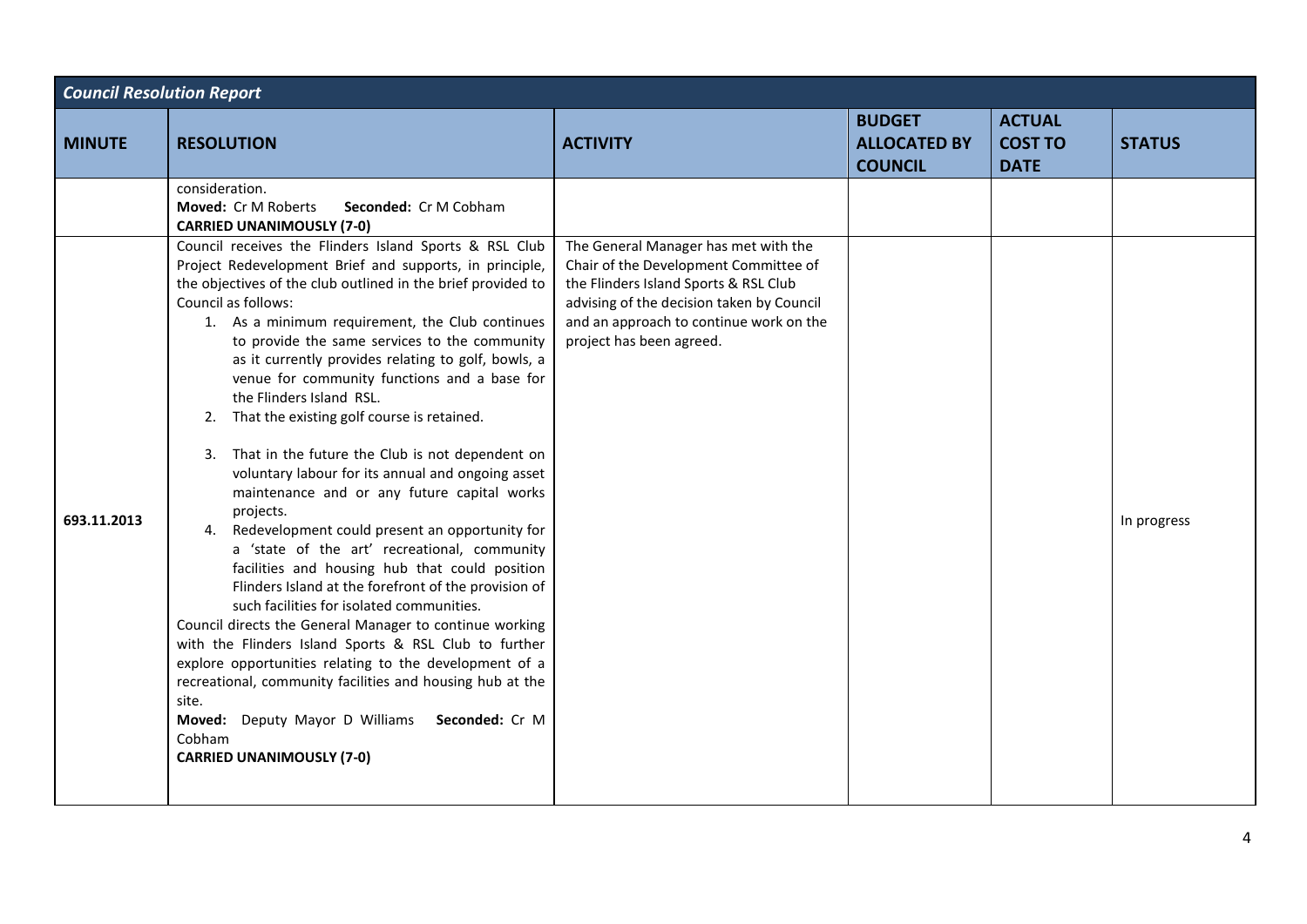| <b>Council Resolution Report</b> |                                                                                                                                                                                                                                                                                                                                                                                                                                                     |                                                                                                                                                                                                   |                                                        |                                                |               |  |
|----------------------------------|-----------------------------------------------------------------------------------------------------------------------------------------------------------------------------------------------------------------------------------------------------------------------------------------------------------------------------------------------------------------------------------------------------------------------------------------------------|---------------------------------------------------------------------------------------------------------------------------------------------------------------------------------------------------|--------------------------------------------------------|------------------------------------------------|---------------|--|
| <b>MINUTE</b>                    | <b>RESOLUTION</b>                                                                                                                                                                                                                                                                                                                                                                                                                                   | <b>ACTIVITY</b>                                                                                                                                                                                   | <b>BUDGET</b><br><b>ALLOCATED BY</b><br><b>COUNCIL</b> | <b>ACTUAL</b><br><b>COST TO</b><br><b>DATE</b> | <b>STATUS</b> |  |
| 707.12.2013                      | That Council engage with TasPorts to investigate if the<br>cost of distribution of fuel to Flinders Island can be<br>reduced and that Council allocates \$10,000 to such a<br>project at the half year budget review.<br>Moved: Mayor Carol Cox Seconded: Cr M Cobham<br>CARRIED (5-2)                                                                                                                                                              | No action to date.                                                                                                                                                                                | \$10,000                                               |                                                | Not started   |  |
| 712.12.2013                      | That on successful conclusion of negotiations with Sharp<br>Airlines for the housing and operation of a lifter, Council<br>commits to the purchase of a passenger lifter for the<br>Essendon Airport and commits to funding the balance<br>required for the purchase and delivery to Essendon of up<br>to \$7,000.<br>Moved: Mayor Carol Cox Seconded: Cr R Wise<br><b>CARRIED UNANIMOUSLY (7-0)</b>                                                | The passenger lifter is now in operation at<br>the Sharp Airlines Terminal, Essendon.                                                                                                             | \$7000                                                 |                                                | Complete      |  |
| 720.01.2014                      | That Council directs staff to investigate the various<br>options available, together with costings, for the provision<br>of summer cooling / ventilation in the Flinders Arts and<br>Entertainment Centre (FAEC), Whitemark.<br>This<br>information is to be provided for Council consideration as<br>part of the 2014/2015 budget deliberations.<br>Moved: Cr M Cobham<br>Seconded: Deputy Mayor D<br>Williams<br><b>CARRIED UNANIMOUSLY (7-0)</b> | The architects that designed the Flinders<br>Arts and Entertainment Centre (FAEC) have<br>been requested to consider the options<br>available and provide a report and quotes<br>back to Council. |                                                        |                                                | In progress   |  |
| 735.02.2014                      | That Council provides support and participates in the<br>Furneaux Islands Service Providers (FISP) Network, and<br>provides an allocation of \$400 for catering purposes out<br>of the Community Development budget 2013/2014.<br>Moved: Cr M Roberts Seconded: Deputy Mayor D<br>Williams<br><b>CARRIED UNANIMOUSLY (7-0)</b>                                                                                                                      | The FISP has been established.                                                                                                                                                                    | \$400                                                  |                                                | In progress   |  |
| 739.02.2014                      | That Council adopts the revised Aviation Policy with the<br>proposed changes and allow it to lay on the table for 28                                                                                                                                                                                                                                                                                                                                | The Policy was accepted at the April 2014<br>Council Meeting.                                                                                                                                     |                                                        |                                                | Complete      |  |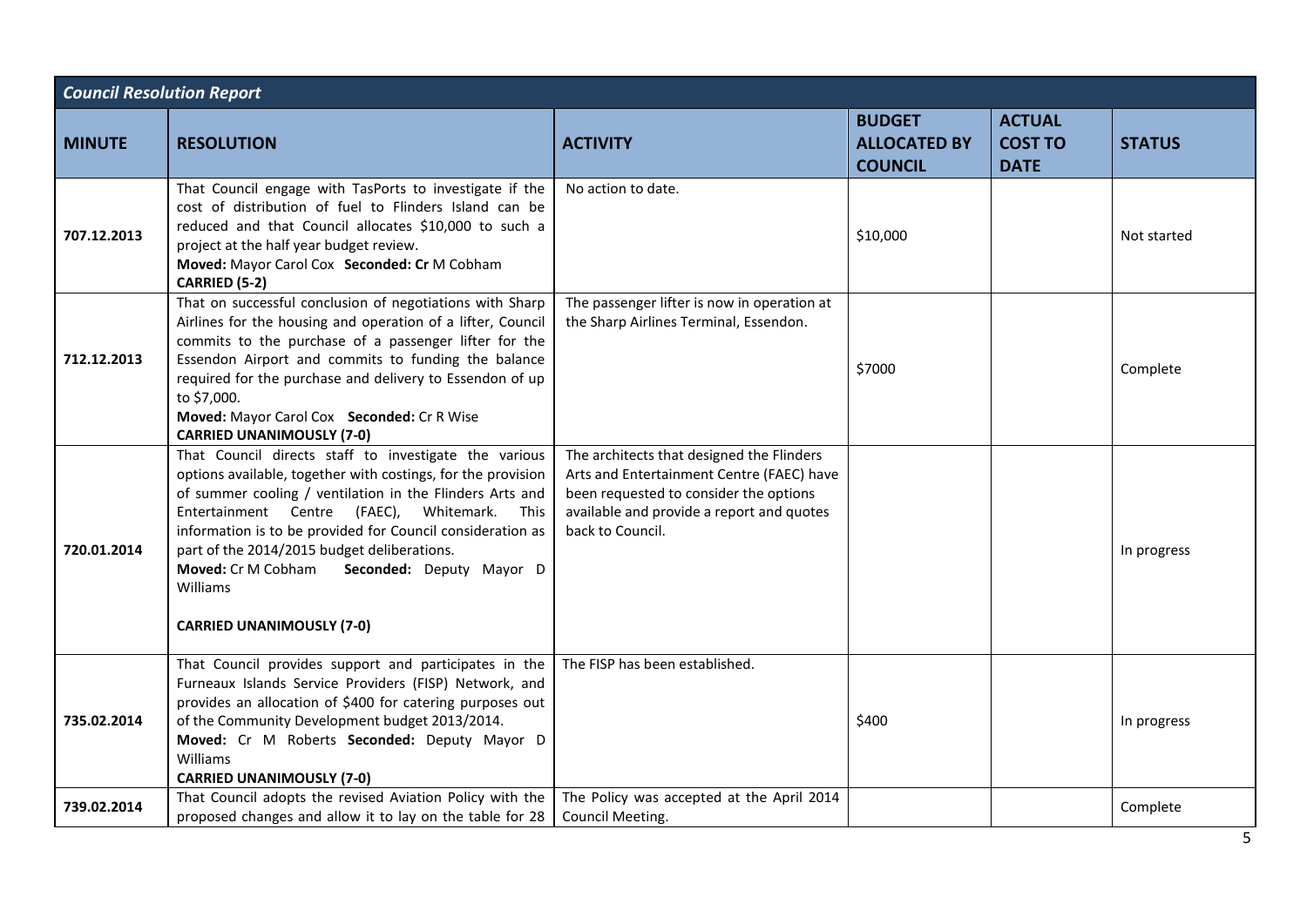| <b>Council Resolution Report</b> |                                                                                                                                                                                                                                                                                                                                                                                                                                                                                                                                                                                                                                                                                                                                                                                                                                                                                                                                                                                                                                                                                                                                                        |                                                                                                                |                                                        |                                                |               |
|----------------------------------|--------------------------------------------------------------------------------------------------------------------------------------------------------------------------------------------------------------------------------------------------------------------------------------------------------------------------------------------------------------------------------------------------------------------------------------------------------------------------------------------------------------------------------------------------------------------------------------------------------------------------------------------------------------------------------------------------------------------------------------------------------------------------------------------------------------------------------------------------------------------------------------------------------------------------------------------------------------------------------------------------------------------------------------------------------------------------------------------------------------------------------------------------------|----------------------------------------------------------------------------------------------------------------|--------------------------------------------------------|------------------------------------------------|---------------|
| <b>MINUTE</b>                    | <b>RESOLUTION</b>                                                                                                                                                                                                                                                                                                                                                                                                                                                                                                                                                                                                                                                                                                                                                                                                                                                                                                                                                                                                                                                                                                                                      | <b>ACTIVITY</b>                                                                                                | <b>BUDGET</b><br><b>ALLOCATED BY</b><br><b>COUNCIL</b> | <b>ACTUAL</b><br><b>COST TO</b><br><b>DATE</b> | <b>STATUS</b> |
|                                  | days for public comment.<br>Moved: Cr M Cobham<br><b>Seconded: Cr G Willis</b><br><b>CARRIED UNANIMOUSLY (7-0)</b>                                                                                                                                                                                                                                                                                                                                                                                                                                                                                                                                                                                                                                                                                                                                                                                                                                                                                                                                                                                                                                     |                                                                                                                |                                                        |                                                |               |
| 732.02.2014                      | 1. The motion 640.09.2013: "That Council reconsiders<br>hosting the Australian Small Island Forum in the context<br>of the 2014/15 budget deliberations" be rescinded.<br>2. That Council aims to hold an Australian Small Islands<br>Forum over the $22^{nd}$ – $24^{th}$ April 2015 and<br>• that a date claimer for the event be promoted at the<br>South East Queensland Small Islands Forum in<br>February;<br>that the Forum theme is 'Remote Solutions';<br>$\bullet$<br>that Council engages ASN Events as the Forum<br>organiser and begins the process of raising interest<br>in and sponsors for the conference;<br>that Council receives an update, for consideration, in<br>$\bullet$<br>6 months as to the progress and likely success of the<br>Forum, including the sponsorship support; and<br>that an allocation of funding be included in the 2014-<br>$\bullet$<br>15 events budget of a value equal to ASN's quoted<br>costs and actions to support the delivery of the<br>Forum be included in the Flinders Council Annual<br>Plan 2014/2015.<br>Moved: Mayor C Cox<br>Seconded: Cr M Cobham<br><b>CARRIED UNANIMOUSLY (7-0)</b> | Staff are working on the project.                                                                              |                                                        |                                                | In progress   |
| 757.03.2014                      | 1. That Council ratifies the resignation of Furneaux Freight<br>from the Furneaux Group Shipping Special Committee as<br>accepted at the 19th November meeting of that<br>committee.<br>And<br>2. That Council approves the removal of Mr Michael<br>Bowman from the Furneaux Group Shipping Special<br>Committee as the Transport Representative.                                                                                                                                                                                                                                                                                                                                                                                                                                                                                                                                                                                                                                                                                                                                                                                                     | There has been a call for nominations to<br>the public for the Transport Representative<br>in the Island News. |                                                        |                                                | In Progress   |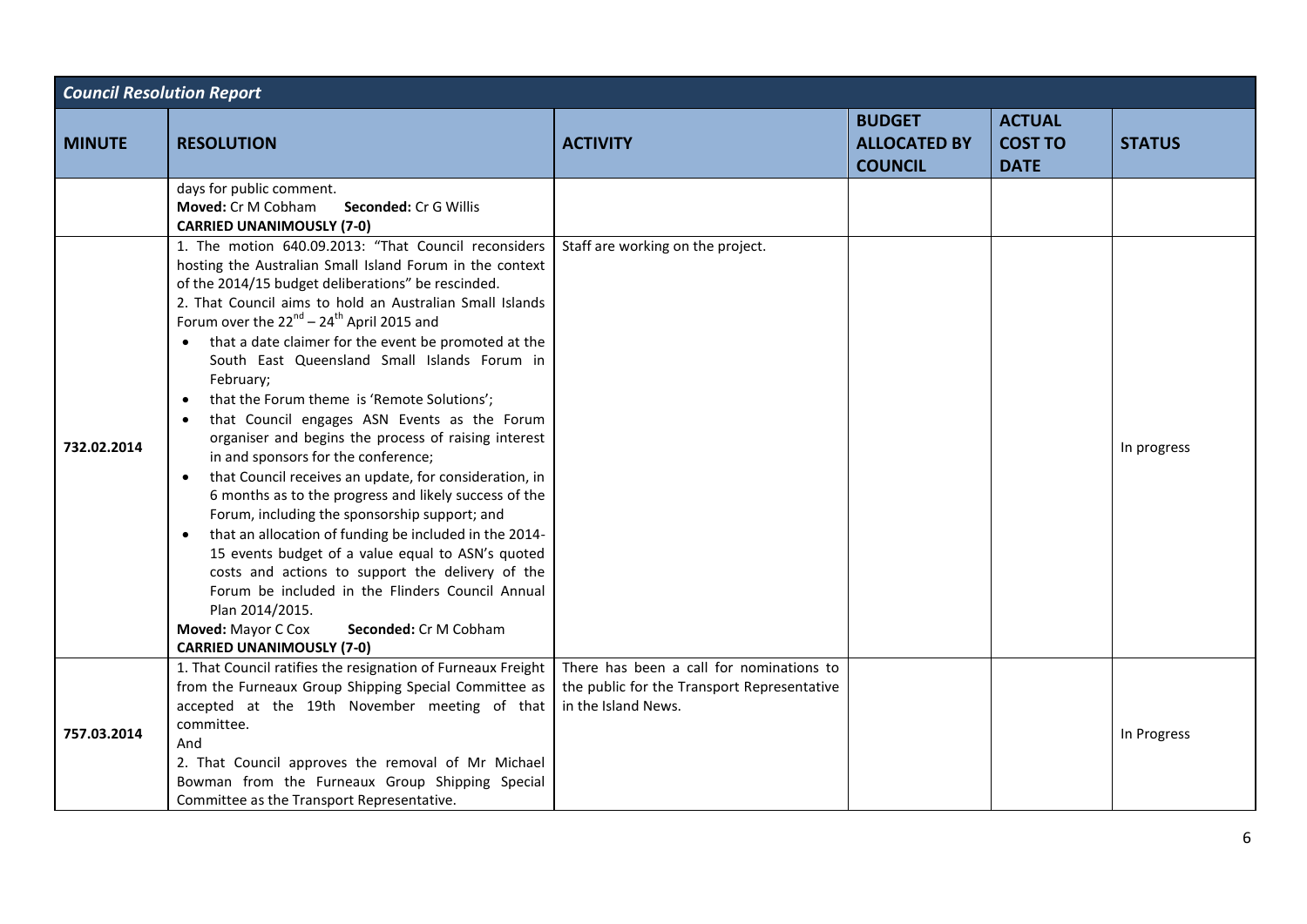| <b>Council Resolution Report</b> |                                                                                                                                                                                                                                                                                                                                                                              |                                                                                                                                                                                         |                                                        |                                                |               |
|----------------------------------|------------------------------------------------------------------------------------------------------------------------------------------------------------------------------------------------------------------------------------------------------------------------------------------------------------------------------------------------------------------------------|-----------------------------------------------------------------------------------------------------------------------------------------------------------------------------------------|--------------------------------------------------------|------------------------------------------------|---------------|
| <b>MINUTE</b>                    | <b>RESOLUTION</b>                                                                                                                                                                                                                                                                                                                                                            | <b>ACTIVITY</b>                                                                                                                                                                         | <b>BUDGET</b><br><b>ALLOCATED BY</b><br><b>COUNCIL</b> | <b>ACTUAL</b><br><b>COST TO</b><br><b>DATE</b> | <b>STATUS</b> |
|                                  | And<br>3. That Council initiates the procedure for filling the public<br>position of Transport Representative.<br>Moved: Mayor Carol Cox Seconded: Cr M Cobham<br><b>CARRIED UNANIMOUSLY (7-0)</b>                                                                                                                                                                           |                                                                                                                                                                                         |                                                        |                                                |               |
| 760.03.2014                      | That Council allocate a maximum of \$750 to change the<br>first two of the existing speed limit signs at the boundary<br>of the township of Palana to 50km/h and the third and<br>final sign before the "original shacks" to 20km/h. This<br>20km/h limit would be in place through to the boat ramp.<br>Seconded: Cr P Rhodes<br>Moved: Cr G Willis<br><b>CARRIED (5-2)</b> | In progress.                                                                                                                                                                            | \$750                                                  |                                                | In progress.  |
| 762.03.2014                      | That Council adopt the Risk Management Policy with the<br>proposed changes and allow it to lay on the table for 28<br>days for public comment.<br>With the removal of 'all' in the second paragraph under<br>the heading 'Objectives/Purpose'.<br><b>CARRIED UNANIMOUSLY (7-0)</b>                                                                                           | The Policy was open for public comment<br>and submissions until 14 <sup>th</sup> April 2014 and<br>will be presented at the May Council<br>Meeting.                                     |                                                        |                                                | In Progress   |
| 768.03.2014                      | Council adopts the Whitemark Foreshore Redevelopment<br>Plan and directs staff to submit a Development<br>Application for the establishment of the exercise<br>equipment and BBQ Shelter.<br>Moved: Cr M Cobham Seconded: Deputy Mayor D<br>Williams CARRIED UNANIMOUSLY (7-0)                                                                                               | A development application is<br>being<br>prepared.                                                                                                                                      |                                                        |                                                | In Progress   |
| 770.03.2014                      | Council approves the quotes received for the barbeque<br>shelter, barbeques, picnic tables and installation of the<br>barbeque shelter and directs staff to expend the funds as<br>required to complete the project.<br>Seconded: Deputy Mayor D<br>Moved: Cr M Cobham<br>Williams<br>CARRIED (5-2)                                                                          | The barbeques, picnic tables and shelter<br>have been ordered. Council are just waiting<br>on approval from Crown Land Services so<br>the Development Application process can<br>begin. | \$30,000                                               |                                                | In Progress   |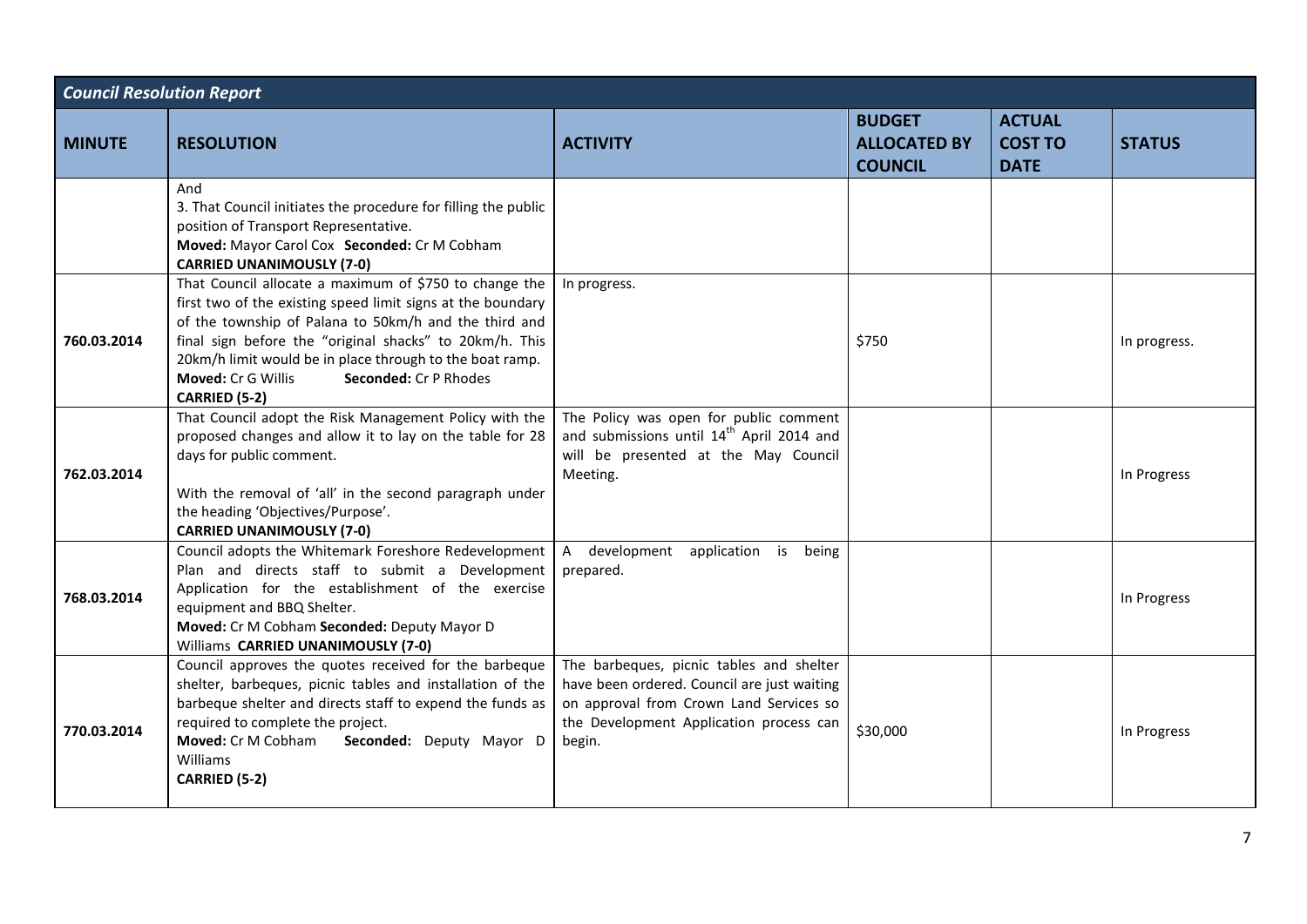| <b>Council Resolution Report</b> |                                                                                                                                                                                                                                                                                                                                                                                                                                                                                                                                                                                                                                                                                                                                                                                                                                                                                                                                                                                                                                                                                                                                                                                                                                                                                                                                                                                                                                                                                                                                                                                                     |                                                                                                                                                      |                                                        |                                                |               |  |
|----------------------------------|-----------------------------------------------------------------------------------------------------------------------------------------------------------------------------------------------------------------------------------------------------------------------------------------------------------------------------------------------------------------------------------------------------------------------------------------------------------------------------------------------------------------------------------------------------------------------------------------------------------------------------------------------------------------------------------------------------------------------------------------------------------------------------------------------------------------------------------------------------------------------------------------------------------------------------------------------------------------------------------------------------------------------------------------------------------------------------------------------------------------------------------------------------------------------------------------------------------------------------------------------------------------------------------------------------------------------------------------------------------------------------------------------------------------------------------------------------------------------------------------------------------------------------------------------------------------------------------------------------|------------------------------------------------------------------------------------------------------------------------------------------------------|--------------------------------------------------------|------------------------------------------------|---------------|--|
| <b>MINUTE</b>                    | <b>RESOLUTION</b>                                                                                                                                                                                                                                                                                                                                                                                                                                                                                                                                                                                                                                                                                                                                                                                                                                                                                                                                                                                                                                                                                                                                                                                                                                                                                                                                                                                                                                                                                                                                                                                   | <b>ACTIVITY</b>                                                                                                                                      | <b>BUDGET</b><br><b>ALLOCATED BY</b><br><b>COUNCIL</b> | <b>ACTUAL</b><br><b>COST TO</b><br><b>DATE</b> | <b>STATUS</b> |  |
| 785.03.2014                      | That Council notes the motion passed at the 18 <sup>th</sup> March<br>2014 Furneaux Group Shipping Special Committee<br>meeting and resolves to undertake the following:<br>1) That the General Manager discuss with the<br>Department of Infrastructure Energy and Resources<br>(DIER) if the cost of repair and maintenance of the<br>shipping containers could be paid for from the State<br>Government Shipping Contingency Fund. If they are<br>supportive of such an approach then the General<br>Manager is to:<br>• Seek quotes and engage a suitably qualified<br>undertake<br>the required<br>technician<br>to<br>maintenance and repairs to the shipping<br>containers. This is to include the refrigeration<br>units and the physical structure and materials of<br>the containers themselves.<br>Liaise with the shipping company and seek to<br>find an approach to the shipping containers'<br>annual maintenance needs that does not disrupt<br>the provision of fresh food to the island or the<br>transportation of goods from the island to<br>market.<br>If DIER is not supportive of utilising the Shipping<br>2)<br>Contingency Fund to pay for the maintenance and<br>repairs required, the General Manager is to provide<br>Council with indicative quotes on the costs required<br>to repair and undertake the maintenance of the<br>containers<br>their<br>shipping<br>and<br>associated<br>refrigeration systems to the May Ordinary Meeting<br>of Council for formal consideration.<br>Moved: Mayor Carol Cox Seconded: Cr M Cobham<br><b>CARRIED UNANIMOUSLY (6-0)</b> | Issue has been discussed with Andrew<br>Poole at DIER. In principle no objection, just<br>asked that we send an email or letter with<br>the request. |                                                        |                                                | In progress   |  |